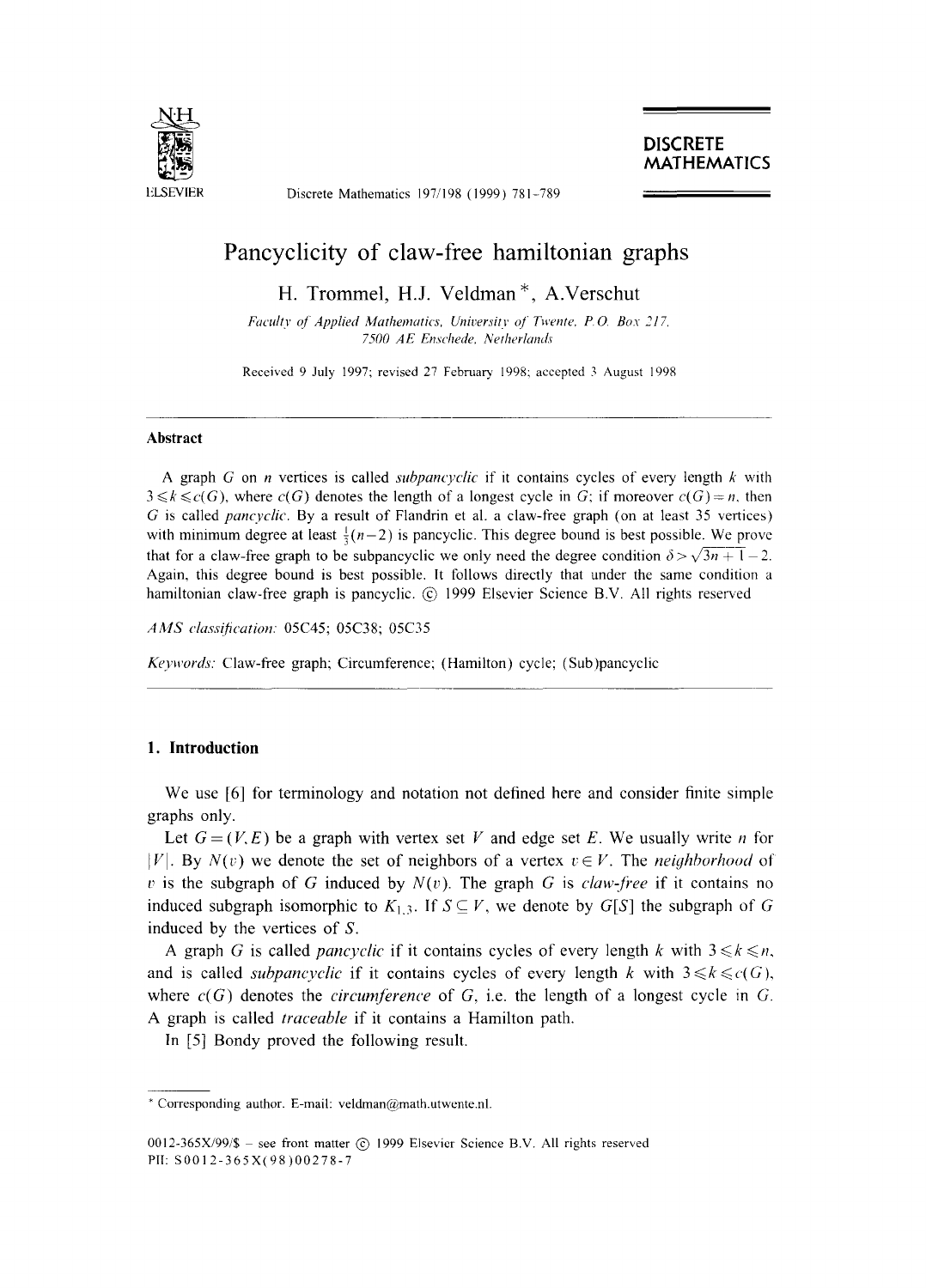**Theorem 1.** Let G be a graph on at least three vertices. If  $\delta \geq \frac{n}{2}$ , then G is pancyclic *or isomorphic to*  $K_{\frac{n}{2},\frac{n}{2}}$ .

This result is best possible. For example the graph  $K_{\lceil \frac{n}{2}-1 \rceil, \lceil \frac{n}{2}+1 \rceil}$  with minimum degree  $\lceil \frac{n}{2} - 1 \rceil$  is nonhamiltonian, and hence is not pancyclic.

It appeared that most of the strength of known conditions for graphs to be pancyclic is necessary to guarantee the existence of a Hamilton cycle. Mitchem and Schmeichel [11] suggested that the bound in Theorem 1 might be lowered if one makes the assumption that G is hamiltonian. In  $[1]$  Amar et al. proved the following result.

**Theorem 2.** Let G be a hamiltonian graph on at least 102 vertices. If  $\delta \geq \frac{1}{5}(2n+1)$ , *then G is pancyclic or bipartite, and the bound is best possible.* 

Here we will prove a similar result for claw-free graphs. In [9] Flandrin et al. proved the following result.

**Theorem** 3. *Let G be a 2-connected claw-free graph on at least* 35 *vertices. If*   $\delta \geq \frac{1}{3}(n-2)$ , *then G is pancyclic.* 

We will prove the following theorem.

**Theorem 4.** Let G be a claw-free graph on at least 5 vertices. If  $\delta > \sqrt{3n+1} - 2$ , *then G is subpancyclic.* 

Theorem 4 is best possible, as can be seen from the following family of graphs. For any integer  $p \ge 2$ , we define the graph  $G_p$  as follows. Let  $H_1, \ldots, H_p$  be p disjoint copies of  $K_{3p-2}$ , and  $u_i v_i$  an edge of  $H_i$  ( $i=1,\ldots, p$ ). Now  $G_p$  is obtained from  $\bigcup_{i=1}^p H_i - u_i v_i$ by adding the edges  $v_1u_2, v_2u_3, \ldots, v_{p-1}u_p$  and  $v_pu_1$ .

The graph  $G_p$  is both hamiltonian and claw-free. Furthermore, we have  $\delta(G_p) = 3p-3$ and  $|V(G_p)| = p(3p-2)$ , implying that  $\delta(G_p) = \sqrt{3n+1}-2$ . It is obvious that  $G_p$  does not contain  $C_{3p-1}$  and hence  $G_p$  is not (sub)pancyclic.

As an immediate consequence of Theorem 4, we obtain the following result.

Corollary 5. *Let G be a hamiltonian claw-free graph on at least 5 vertices. If*  $\delta > \sqrt{3n+1} - 2$ , then G is pancyclic.

Since Matthews and Sumner proved in [10] that every 2-connected non-hamiltonian claw-free graph contains a cycle of length at least  $2\delta + 4$ , we also have the following corollary.

Corollary 6. *Let G be a 2-connected claw-free graph on at least 5 vertices. If*  $\delta > \sqrt{3n+1} - 2$ , then G contains cycles of every length l with  $3 \le l \le \min\{2\delta + 4, n\}$ .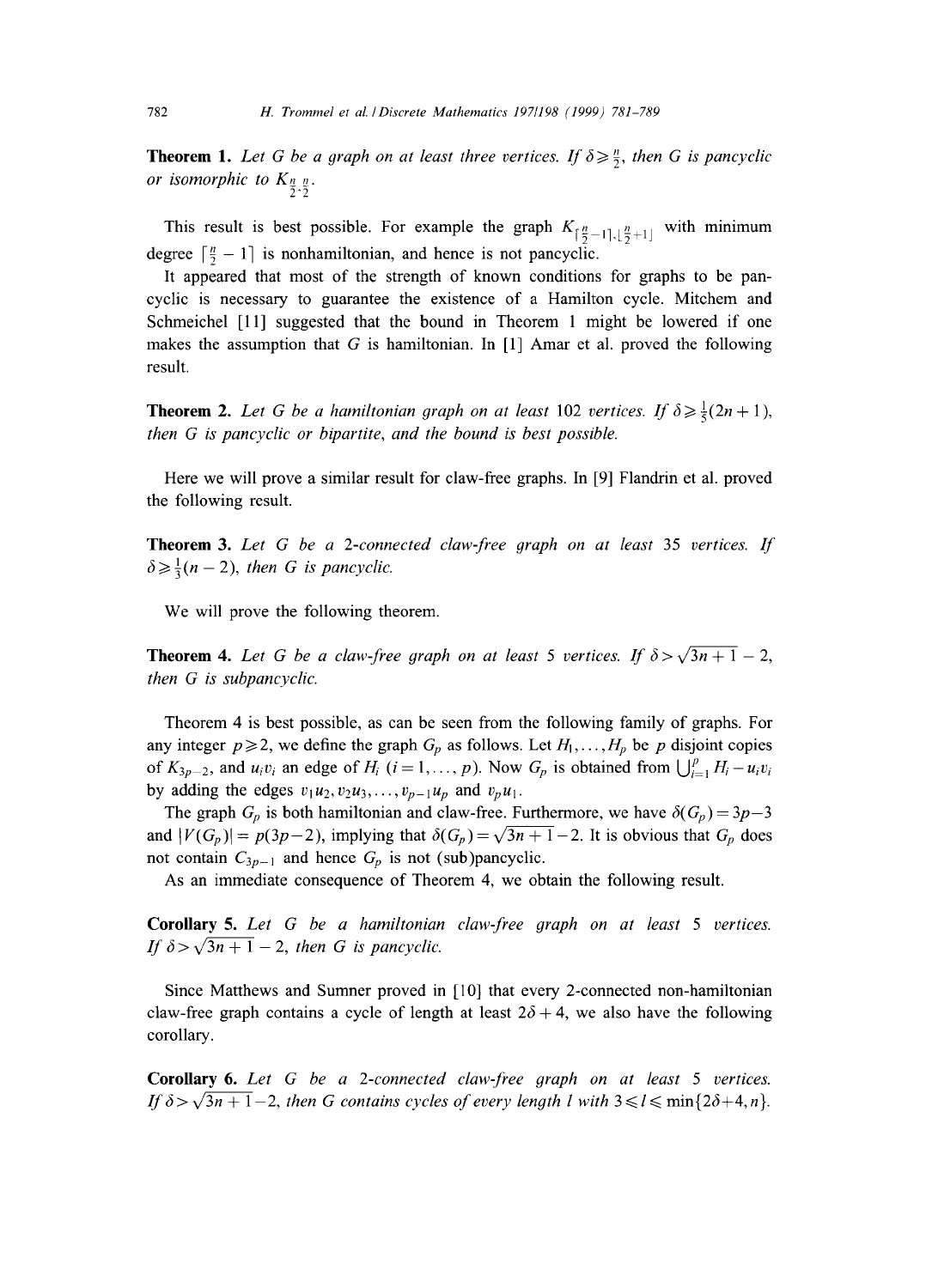Theorem 4 immediately follows from the following two theorems, which will be proved in the next two sections.

**Theorem 7.** Let G be a claw-free graph. If  $\delta$  > max{2,  $\sqrt{2n+\frac{1}{4}}-\frac{3}{2}$ }, then G contains *C<sub>i</sub>* for every integer l with  $3 \le l \le \delta + 1$ .

**Theorem 8.** Let G be a claw-free graph on at least 5 vertices. If  $\delta > \sqrt{3n+1} - 2$ *and*  $c(G) \geq \delta + 3$ , then G contains  $C_i$  for every integer l with  $\delta + 2 \leq l \leq c(G)$ .

The condition  $\delta > \sqrt{3n + 1} - 2$  is best possible in Theorem 8, as shown by the graphs  $G_p$  introduced after the statement of Theorem 4.

We do not believe that the condition  $\delta > \max\{2, \sqrt{2n + \frac{1}{4} - \frac{3}{2}}\}$  is best possible in Theorem 7, but did not try to relax it, since it is already more than we need to prove Theorem 4. On the other hand, the upper bound  $\delta + 1$  is sharp, as shown by, again, the graphs  $G_n$ .

It is well known that line graphs are claw-free. Results on line graphs related to Theorem 4 appear in [4, 12]. For a trail T of a graph G, define  $\iota(T)$  as the number of edges incident with at least one vertex of  $T$ . A general result on cycle lengths in line graphs was established by Broersma [8].

**Theorem 9.** The line graph  $L(G)$  of a graph G contains a cycle of length k if and *only if*  $\Delta(G) \geq k$  or G contains a nontrivial closed trail T such that  $|E(T)| \leq k \leq t(T)$ .

Before quoting a result from [12] we define, for a graph  $G$  with at least one edge,

 $\overline{\sigma}_2(G) = \min\{d(u) + d(v) | uv \in E(G)\}.$ 

**Theorem 10.** Let G be a graph on at least 450 vertices. If  $\overline{\sigma}_2(G) > \sqrt{2n + \frac{1}{4}} + \frac{1}{2}$ . *then L(G) is subpancvclic.* 

Theorem 10 implies that Theorem 4 admits improvement for (large) line graphs.

**Corollary 11.** Let G be a line graph on at least 100.577 vertices. If  $\delta > \sqrt{2n + \frac{1}{4} - \frac{3}{2}}$ . *then G is subpancyclic.* 

**Proof.** Assume  $G = L(H)$ . We may assume that G and H are connected. Since  $|E(H)|=|V(G)|>(449)$ , we have  $|V(H)| \ge 450$ . If *H* is a tree, then  $c(G)=A(H)$ and G is subpancyclic by Theorem 9. If  $H$  is not a tree, then

$$
\overline{\sigma}_2(H) = \delta(G) + 2 > \sqrt{2|V(G)| + \frac{1}{4} + \frac{1}{2}} = \sqrt{2|E(H)| + \frac{1}{4} + \frac{1}{2}}
$$
  
\n
$$
\geq \sqrt{2|V(H)| + \frac{1}{4} + \frac{1}{2}},
$$

so G is subpancyclic by Theorem 10.  $\Box$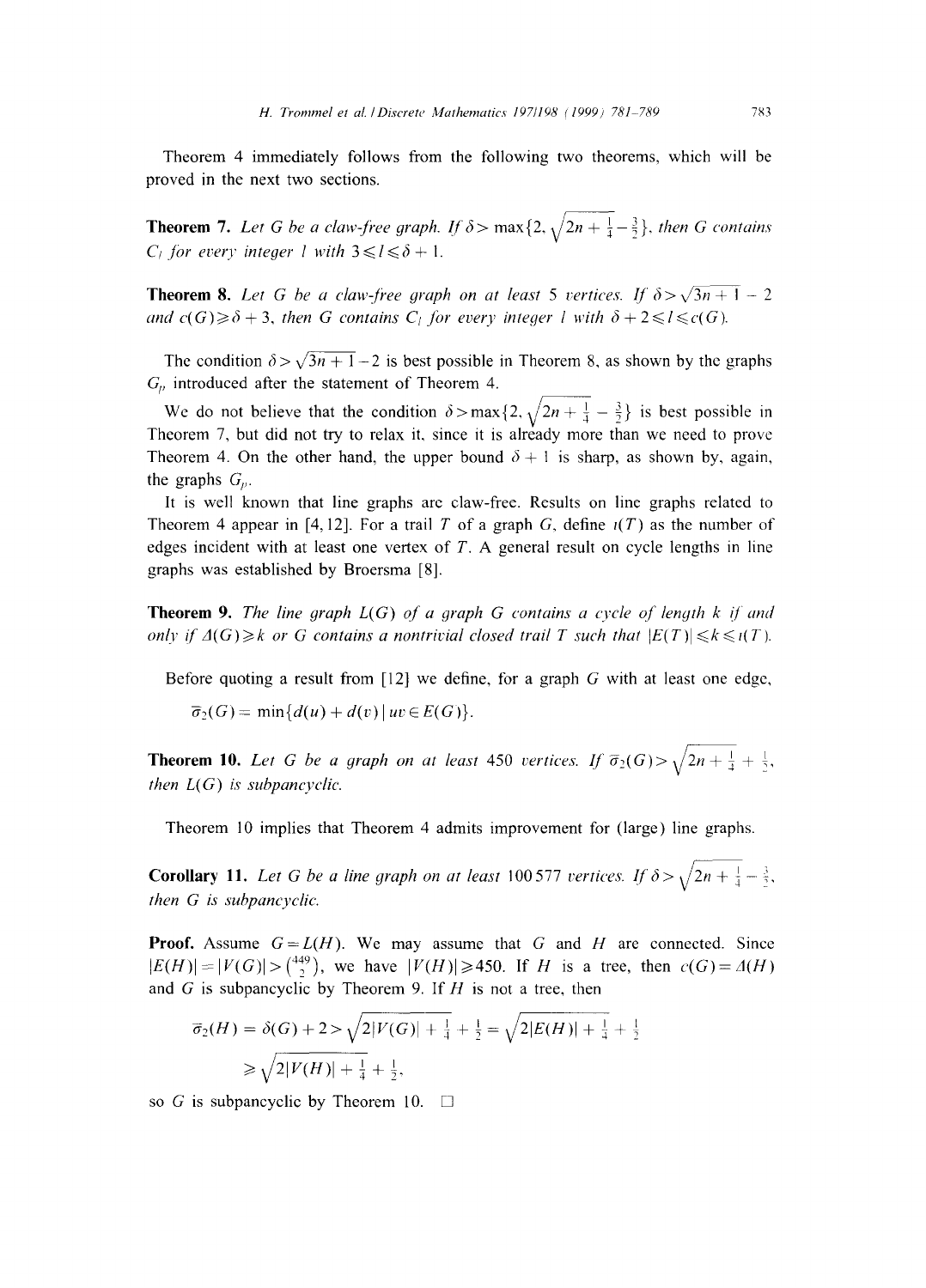Corollary 11 is close to best possible as shown by the graphs  $G_p$  ( $p \ge 3$ ) defined as follows. Let  $H'_1, \ldots, H'_p$  be p disjoint copies of  $K_{2p-2}$ , and  $u'_i, v'_i$  two vertices of  $H'_{i}$  ( $i = 1, ..., p$ ). Now  $G'_{p}$  is obtained from  $\bigcup_{i=1}^{p} H'_{i}$  by adding the edges  $v'_1u'_2, v'_2u'_3, \ldots, v'_{p-1}u'_p$  and  $v'_pu'_1$ .

The graph  $G_p'$  is a hamiltonian line graph. Furthermore, we have  $\delta(G_p') = 2p - 3$ and  $|V(G_p')| = p(2p - 2)$ , implying that  $\delta(G_p') = \sqrt{2n + 1} - 2$ . Obviously,  $G_p'$  does not contain  $C_{2p-1}$  and hence  $G_p'$  is not (sub)pancyclic.

Corollary 11 is related to Theorem 7, as will be exhibited in Section 2.

## **2. Proof of Theorem 7**

We start with three lemmas.

Lemma 12 (Flandrin, Fournier and Germa [9]). *Let G be a claw-free 9raph. Then the neighborhood*  $N = G[N(x)]$  *of any vertex*  $x \in V(G)$  *has independence number*  $\alpha(N) \leq 2$ . Let  $\kappa = \kappa(N)$  be the connectivity of N. Then each of the following holds.

- 1. If  $\kappa \geq 2$ , then N is hamiltonian.
- 2. If  $\kappa = 1$ , then there exists a partition of  $V(N)$  into the vertex sets of two complete subgraphs  $G_1$  and  $G_2$ , the edges between  $G_1$  and  $G_2$  having a common end in one *of these subgraphs.*
- 3. If  $\kappa = 0$ , then N is the disjoint union of two complete subgraphs  $G_1$  and  $G_2$ , or  $N \cong K_1$ .

Lemma 13. *If G is a claw-free 9raph such that the neighborhood of every vertex is the disjoint union of two complete subgraphs, then G is a line graph.* 

**Proof.** If G satisfies the hypothesis of the lemma, then G does not contain  $K_4 - e$  as an induced subgraph. The result thus follows directly from Beineke's characterization of line graphs in terms of forbidden induced subgraphs in [2,3].  $\Box$ 

For *n* sufficiently large, the next lemma follows from Corollary 11. Yet we give an independent proof, in order to cover small values of  $n$  also.

**Lemma 14.** Let G be a line graph. If  $\delta$  > max $\{2, \sqrt{2n + \frac{1}{4} - \frac{3}{2}}\}$ , then G contains C<sub>l</sub> *for every integer l with*  $3 \le l \le \delta + 1$ .

**Proof.** Assume  $G = L(H)$ . Then

(1)  $\overline{\sigma}_2(H) = \delta(G) + 2 > \max\{4, \sqrt{2|E(H)| + \frac{1}{4} + \frac{1}{2}}\}.$ 

If  $\delta(H) = 1$ , then by 1,  $\Delta(H) \ge \delta(G) + 1$  and we are done by Theorem 9. Thus we may assume

 $\delta(H) \geq 2$ .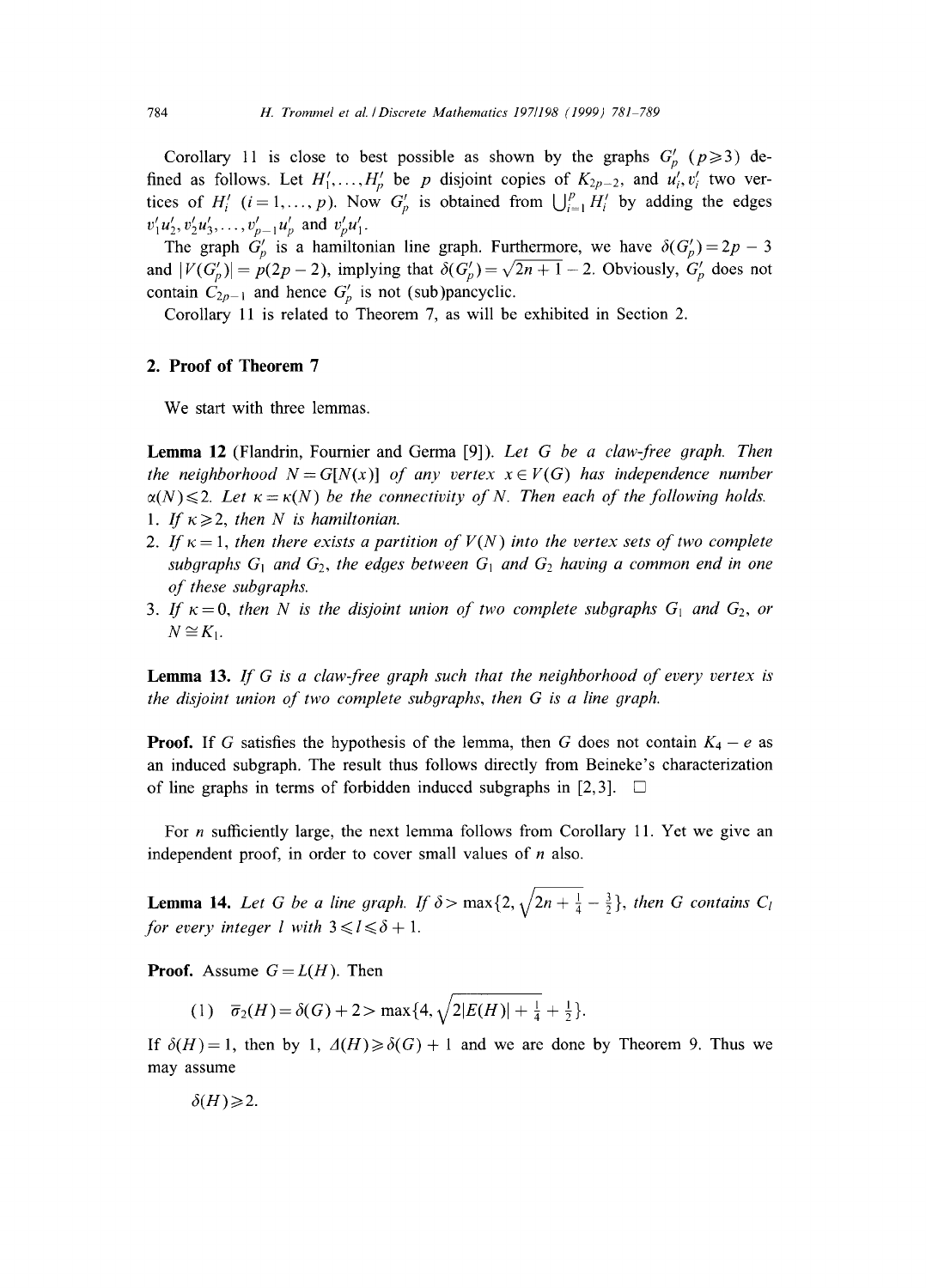Let C be a shortest cycle of H. For an edge *uv* of C we have

$$
\iota(C)\geqslant d(u)+d(v)-1\geqslant \overline{\sigma}_2(H)-1=\delta(G)+1.
$$

Thus by Theorem 9, G contains  $C_l$  for every *l* with  $|V(C)| \le l \le \delta(G) + 1$ . Also by Theorem 9, G contains  $C_l$  for every l with  $3 \le l \le \Delta(H)$ . Thus we are done if  $|V(C)| \leq A(H) + 1$ . Henceforth assume

$$
(2) \quad |V(C)| \geq \Delta(H) + 2.
$$

Suppose  $A(H)=3$ . Then  $\overline{\sigma}_2(H)\leq 6$ . If  $\overline{\sigma}_2(H)=6$ , then H is 3-regular and by (1),  $|E(H)| < 15$ , implying that  $|V(H)| < 10$ ; it is straightforward to check that H then has girth at most 4, contradicting (2). If  $\overline{\sigma}_2(H)=5$ , we obtain a contradiction in a similar way. It follows that  $\Delta(H) \geq 4$  and, by (2),  $|V(C)| \geq 6$ .

Let  $u_0v_0$  be an edge of H, and  $u_1, \ldots, u_p$  the vertices in  $N(u_0) \cup N(v_0)$ . Since H has girth at least 6, the subgraph  $H[\lbrace u_0, v_0 \rbrace \cup N(u_0) \cup N(v_0)]$  is a tree. In particular,

 $p \geq d(u_0) + d(v_0) - 2 \geq \overline{\sigma}_2(H) - 2.$ 

Since  $\delta(H)\geq 2$ ,  $u_i$  has a neighbor  $v_i$  outside  $\{u_0, v_0\}\cup N(u_0)\cup N(v_0)$   $(i=1, ..., p)$ . From the fact that H has girth at least 6 we deduce that  $v_i \neq v_j$  whenever  $i \neq j$ . In  $\sum_{i=0}^{p} (d(u_i)+d(v_i))$ , every edge of H is counted at most twice, so

$$
2|E(H)| \geqslant \sum_{i=0}^p (d(u_i)+d(v_i)) \geqslant (p+1)\overline{\sigma}_2(H) \geqslant (\overline{\sigma}_2(H)-1)\overline{\sigma}_2(H).
$$

This contradiction with (1) completes the proof.  $\square$ 

**Proof of Theorem 7.** Let G be a claw-free graph with  $\delta > \max\{2, \sqrt{2n + \frac{1}{4} - \frac{3}{2}}\}$ . We are clearly done if G contains a vertex whose neighborhood is traceable. In the opposite case Lemma 13 applies by Lemma 12, and we are done by Lemma 14.  $\Box$ 

### **3. Proof of Theorem 8**

We start by giving some additional terminology and notation and some lemmas.

Let C be a cycle of a  $\underline{\text{graph}}$  G and  $u, v \in V(C)$ . We denote by C the cycle C with a given orientation. By  $uC_v$  we denote the consecutive vertices of C from u to  $v_{\text{min}}$ the direction specified by C. The same vertices in reverse order are denoted by  $vCu$ . We use  $u^+$  to denote the successor of u on C and u to denote its predecessor. By  $u^{+i}$  and  $u^{-i}$  we denote the *i*-th successor and *i*-th predecessor of u on C, respectively. Similar notation is used for paths.

A cycle C of a graph G is *reducible* if there exists a cycle C' such that  $V(C') \subseteq V(C)$ and  $|V(C')| = |V(C)| - 1$ . A cycle is *irreducible* if it is not reducible. A cycle C of a graph G is *k*-extendable if there exists a cycle C' such that  $V(C) \subseteq V(C')$  and  $|V(C')| = |V(C)| + k.$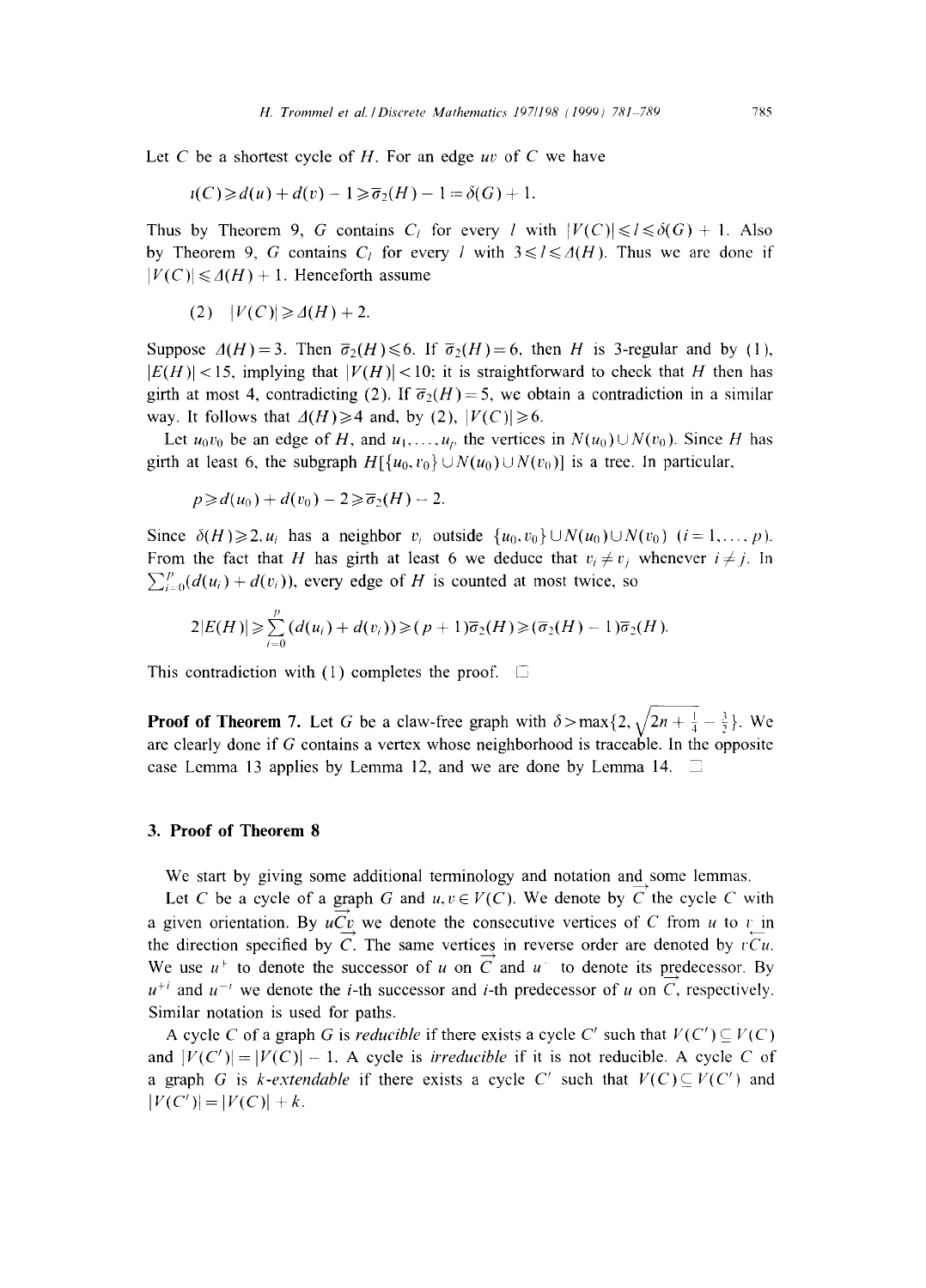*A chord* of a cycle *C* is an edge *uv* with  $u, v \in V(C)$  and  $uv \notin E(C)$ .

**Lemma 15.** Let G be a claw-free graph with  $\delta > \sqrt{3n+1} - 2$ . If C is a cycle in G *that has no chord, then*  $|V(C)| < \frac{4}{3}(\delta + 2)$ .

**Proof.** Let G satisfy the hypothesis of the lemma and let C be a cycle without chords in G. Since C is a cycle, we have  $n \ge 3$ . By using  $\delta > \sqrt{3n+1} - 2$  we find that  $\delta \ge 2$ and thus  $|V(C)| < \frac{4}{3}(\delta + 2)$  is true if  $|V(C)| \le 5$ . So assume  $|V(C)| > 5$ .

Since G is claw-free, C has no chords and  $|V(C)| > 5$ , any vertex  $v \in V(G) \setminus V(C)$ is adjacent to at most four vertices of C. Let  $V_i$  be the set of vertices in  $V(G)\backslash V(C)$ that are adjacent to exactly *i* vertices of C ( $i = 1, 2, 3, 4$ ). Then

$$
\sum_{v \in V(C)} (d(v) - 2) = |V_1| + 2|V_2| + 3|V_3| + 4|V_4| \le 4(|V_1| + |V_2| + |V_3| + |V_4|).
$$

Hence

$$
n \ge |V(C)| + |V_1| + |V_2| + |V_3| + |V_4| \ge |V(C)| + \frac{1}{4} \sum_{v \in V(C)} (d(v) - 2)
$$
  
\n
$$
\ge |V(C)| + \frac{1}{4}|V(C)|(\delta - 2) = \frac{1}{4}|V(C)|(\delta + 2).
$$

It follows that

$$
|V(C)| \le \frac{4n}{\delta + 2} < \frac{4n}{\sqrt{3n + 1}} = \frac{4n\sqrt{3n + 1}}{3n + 1} < \frac{4n\sqrt{3n + 1}}{3n} = \frac{4}{3}\sqrt{3n + 1} < \frac{4}{3}(\delta + 2). \qquad \Box
$$

**Lemma 16.** Let G be a claw-free graph with  $\delta > \sqrt{3n+1} - 2$ . If C is a cycle in G *that has no chord and*  $|V(C)| \geq \delta + 3$ *, then there exists a vertex*  $x \in V(G) \setminus V(C)$  *that is adjacent to four vertices of C.* 

**Proof.** Let G satisfy the hypothesis of the lemma and let C be a cycle without chords in G with  $|V(C)| \geq \delta+3$ . Assume that there is no vertex  $x \in V(G) \setminus V(C)$  that is adjacent to four vertices of C. Let  $V_i$  be the set of vertices in  $V(G)\setminus V(C)$  that are adjacent to exactly *i* vertices of C ( $i = 1, 2, 3$ ). Since C has no chords, we have

$$
\sum_{v \in V(C)} (d(v) - 2) = |V_1| + 2|V_2| + 3|V_3| \le 3(|V_1| + |V_2| + |V_3|).
$$

Hence

$$
n \ge |V(C)| + |V_1| + |V_2| + |V_3| \ge |V(C)| + \frac{1}{3} \sum_{v \in V(C)} (d(v) - 2)
$$
  
\n
$$
\ge |V(C)| + \frac{1}{3}|V(C)|(\delta - 2) = \frac{1}{3}|V(C)|(\delta + 1)
$$
  
\n
$$
\ge \frac{1}{3}(\delta + 3)(\delta + 1) > \frac{1}{3}(\sqrt{3n + 1} + 1)(\sqrt{3n + 1} - 1) = n,
$$

a contradiction.  $\square$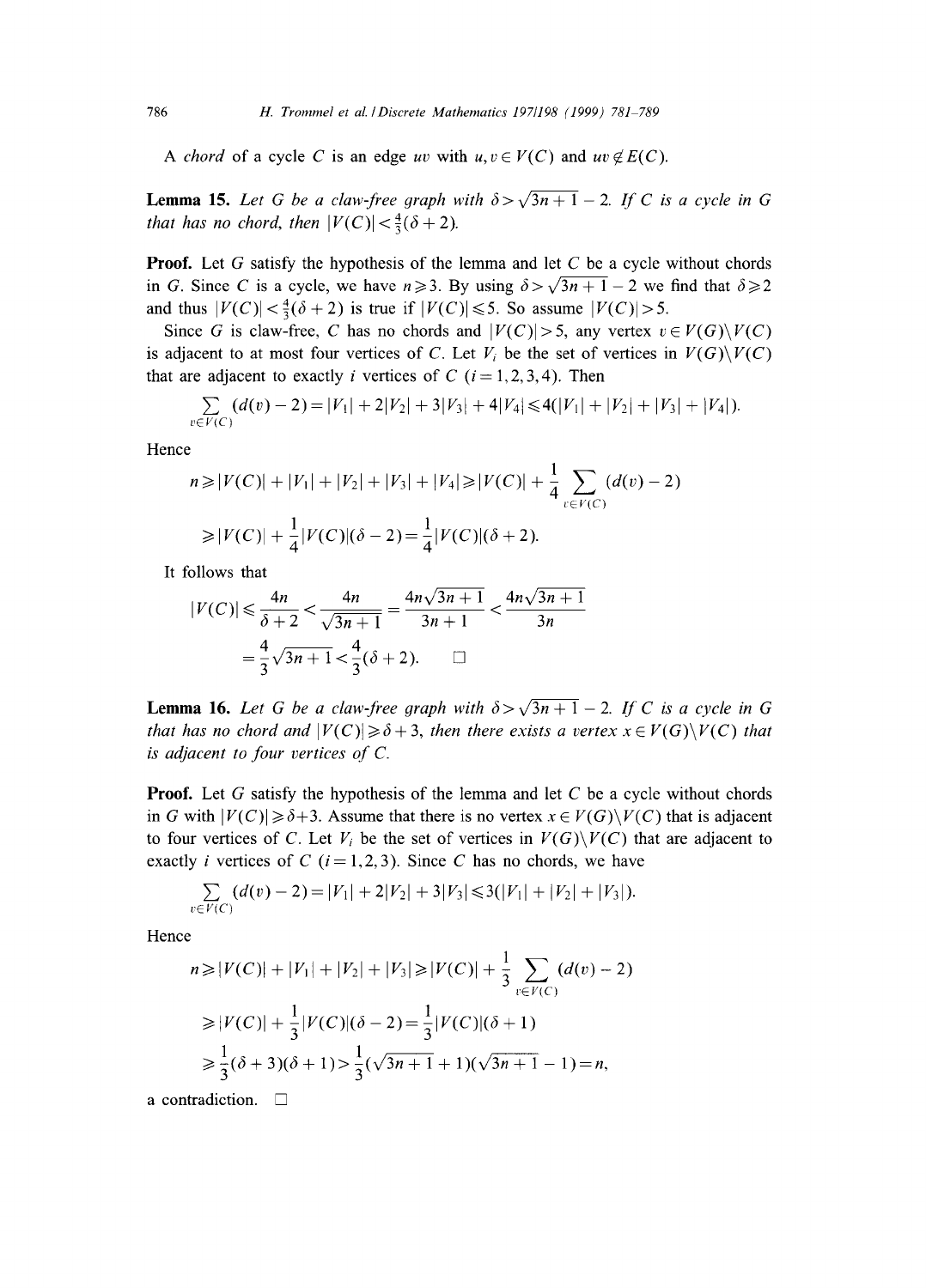The proofs of the following two lemmas are straightforward.

Lemma 17. *Let a and b be two vertices of a graph G,P an (a,b)-path in G.Q a path in G such that*  $V(P) \cap V(Q) = \emptyset$ *, and S a subset of*  $V(Q)$  *such that every vertex in S is adjacent to two consecutive vertices of P. Then there exists an*  $(a, b)$ *-path R in G such that*  $V(P) \cup S \subseteq V(R) \subseteq V(P) \cup V(Q)$ .

**Lemma 18.** Let G be a claw-free graph and C be an irreducible cycle in G. If  $uv$ *is a chord of C, then*  $uv^+ \in E(G)$  *or*  $uv^- \in E(G)$ *, and hence u has two consecutive neighbors on C.* 

The proof of the following lemma is obtained by using arguments from [7].

**Lemma 19.** Let  $\overrightarrow{C}$  be an irreducible cycle in a claw-free graph G and xy a chord of *C* such that the cycle  $x\overrightarrow{C}$ yx is chordless. Then  $x^+\overrightarrow{C}y^-$  contains a vertex v such that  $|N(v) \cap V(C)| = 2.$ 

**Proof.** Assume  $|N(v) \cap V(C)| \ge 3$  for every vertex  $v \in x^+ \overrightarrow{C} v^-$ . By Lemma 18 and the fact that  $x \overrightarrow{C} yx$  is chordless,  $xy^+ \in E(G)$  and every vertex of  $x^+ \overrightarrow{C} y$  has two consecutive neighbors on  $y^+Cx$ . Hence by Lemma 17, there exists a  $(y^+,x)$ -path R with  $V(R) = y^+ \overrightarrow{C_X} \cup x^+ \overrightarrow{C_Y}^- = V(C) \setminus \{y\}$ . But then  $y^+ \overrightarrow{R_{XY}}^+$  contradicts the fact that C is irreducible.  $\square$ 

**Lemma 20.** Let  $\overrightarrow{C}$  be a cycle in a claw-free graph G with minimum degree  $\delta \geq 3$ . *If there is a vertex*  $v \in V(C)$  *such that*  $|N(v) \cap V(C)| = 2$  *and*  $v^-v^- \notin E(G)$ , *then* C *is k-extendable for every integer k with*  $0 \le k \le \delta - 2$ .

**Proof.** Let C be a cycle in a claw-free graph G with  $\delta \ge 3$ , let v be a vertex that has only two neighbors on C, the vertices  $v^-$  and  $v^+$ , and assume  $v^-v^- \notin E(G)$ . Let k be an integer with  $0 \le k \le \delta - 2$ . Set  $N = G[N(v)]$ . Then  $|V(N) \setminus V(C)| \ge \delta - 2$ . We distinguish two cases.

*Case* 1:  $\kappa(N) = 0$  or  $\kappa(N) = 1$ .

By Lemma 12,  $V(N)$  can be partitioned into the vertex sets of two complete subgraphs  $G_1$  and  $G_2$ . As  $v^-v^+ \notin E(G)$ , we may assume without loss of generality that  $v^- \in V(G_1)$  and  $v^+ \in V(G_2)$ . Now we can extend the cycle C with k vertices by inserting sufficiently many vertices of  $G_1$  between  $v^-$  and v, and/or sufficiently many vertices of  $G_2$  between v and  $v^+$ .

*Case* 2:  $\kappa(N) \geq 2$ .

By Lemma 12, N is hamiltonian. Let  $D$  be a Hamilton cycle in N. For every vertex  $x \in V(N)$  we denote by  $(x)^{D^-}$  the predecessor of x on D. Now we can extend the cycle C with k vertices by inserting sufficiently many vertices of  $v^{\dagger}D(v^{\dagger})^{D^{\dagger}}$  between  $v^-$  and v, and/or sufficiently many vertices of  $(v^-)^{D^-} \overline{D} v^+$  between v and  $v^+$ .

 $-+$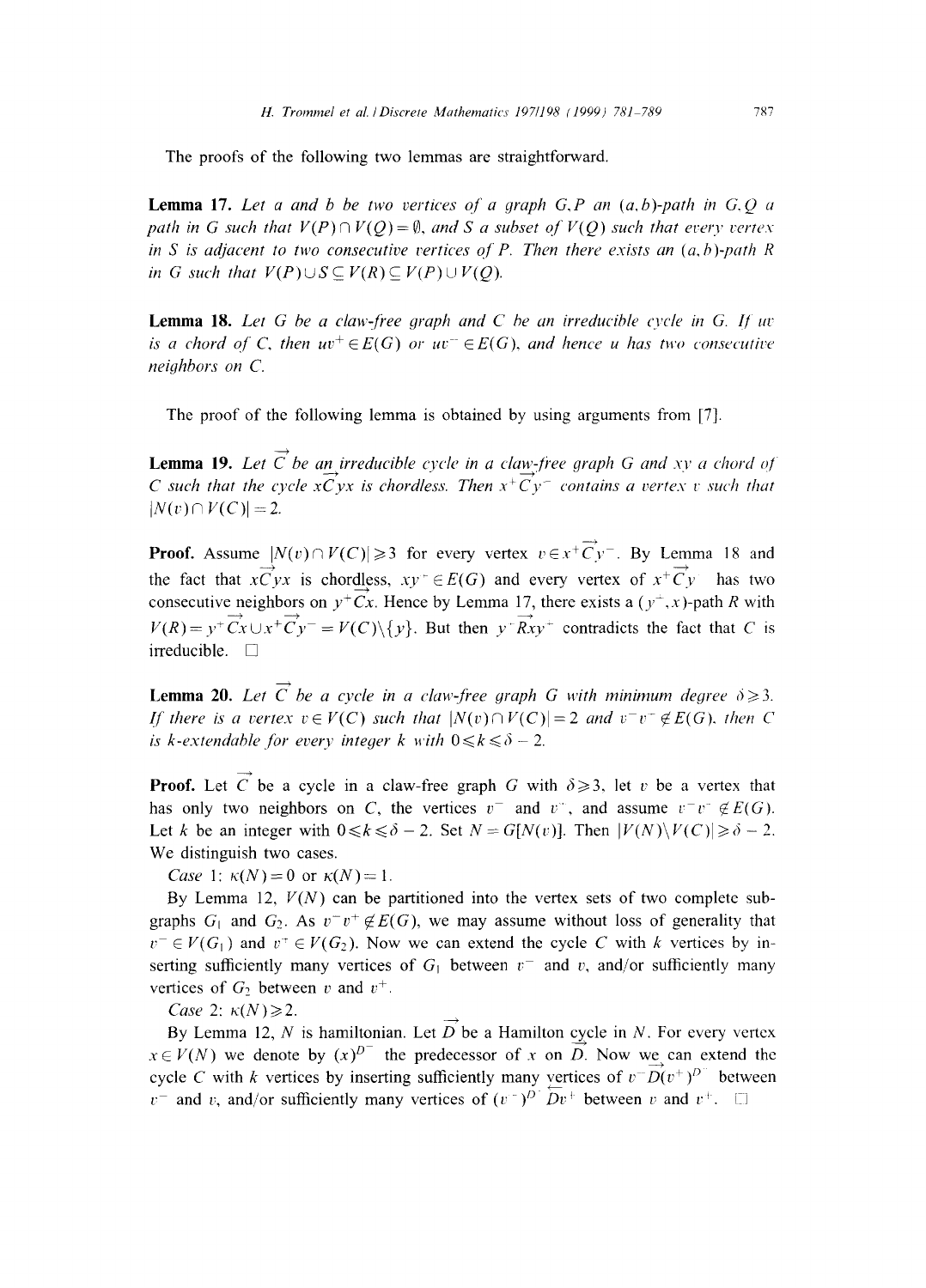**Proof of Theorem 8.** Let G satisfy the hypothesis of the theorem and assume G does not contain cycles of every length *l* with  $\delta + 2 \leq l \leq c(G)$ . Set  $m = \max\{i < c(G) | G$ does not contain  $C_i$ . Then  $\delta + 2 \le m \le c(G)-1$  and G contains  $C_{m+1}$ . Let C be a cycle of length  $m + 1$ . We distinguish two cases.

*Case* 1: C does not have a chord.

By Lemma 16, there exists a vertex  $v \in V(G) \setminus V(C)$  that is adjacent to four vertices *a,b,c,d* of *C*. Since *G* is claw-free we may assume that  $b=a^+$ ,  $c=a^{+k}$  and  $d=a^{+k+1}$ for some k with  $2 \le k \le \frac{1}{2}(m + 1)$ .

By Lemma 15,  $m + 1 < \frac{4}{3}(\delta + 2)$ . Since  $\delta \ge 3$ , it follows that  $k \le \delta$ . By Lemma 12, there exist  $(a, d)$ -paths of every length l with  $2 \le l \le \delta$  using only vertices of  $v \cup N(v)$ . Let P be such an  $(a, d)$ -path of length k. Then the cycle  $a\overrightarrow{PdCa}$  has length m, a contradiction.

*Case* 2: C has a chord.

*Case* 2.1:  $\delta = 3$ .

Since  $\delta = 3$ , we have  $n \le 7$ . Thus,  $|V(C)| = 6$  or  $|V(C)| = 7$ . If  $|V(C)| = 7$ , C is a Hamilton cycle. By Lemma 19,  $\delta = 2$ , a contradiction.

Now assume that  $|V(C)| = 6$ . Let *ab* be a chord of C. Then  $b = a^{+3}$ , otherwise C is reducible. Using Lemma 18 we find that  $ab^+ \in E(G)$  or  $ab^- \in E(G)$ . This gives the contradiction that C is reducible.

*Case* 2.2:  $\delta$  > 3.

Let *ab* be a chord of C such that  $|\overrightarrow{aCb}|$  is minimal. By Lemma 19 there exists a vertex  $v \in a^+ \overrightarrow{Cb}^-$  that is adjacent to only two vertices of C,  $v^-$  and  $v^+$ .

Consider the cycle  $D = bCab$ . By Lemma 18,  $ab^+ \in E(G)$ . In particular, D has a chord. Let *cd* be a chord of D such that c precedes d on  $bCa$  and  $|cCd|$  is minimal. By Lemma 15,  $|cCd| < \frac{4}{3}(\delta + 2)$ .

Set  $L = \{x \in c^+ \overrightarrow{C} d^- \mid |N(x) \cap V(C)| = 2\}.$ 

**Claim 1.**  $|L| \geq \delta$ .

**Proof.** Assume that  $|L| \le \delta - 1$ . Noting that  $cd^+ \in E(G)$  by Lemma 18, we apply Lemma 17 with  $Q = c^+ \overrightarrow{Cd}^-$ ,  $S = V(Q) \backslash L$  and either  $P = d\overrightarrow{CC}$  or  $P = d^+ \overrightarrow{Cc}$  to obtain a cycle F with  $|V(C)| - \delta + 1 \leq |V(F)| \leq |V(C)| - 1$ . By Lemma 20, since  $v \in V(F)$ , F can be extended to cycles of any length k with  $|V(F)| \le k \le |V(F)| + \delta - 2$ . Thus G contains a cycle of length  $|V(C)|-1$ , a contradiction.  $\square$ 

We assign indices to the elements of  $L$ , according to their order of occurrence on the path  $c^+Cd^-$ . Thus the *i*th element of L is denoted by  $x_i$ . Consider the vertices  $x_1, x_4 \in L$ . Since  $|L| \ge \delta \ge 4$  we have

$$
|x_1\overrightarrow{Cx_4}| \leq |c\overrightarrow{Cd}| - 2 - (\delta - 4) < \frac{4}{3}(\delta + 2) - \delta + 2 \leq \delta + 2.
$$

**Claim 2.**  $N(x_1) \cap N(x_4) = \emptyset$ .